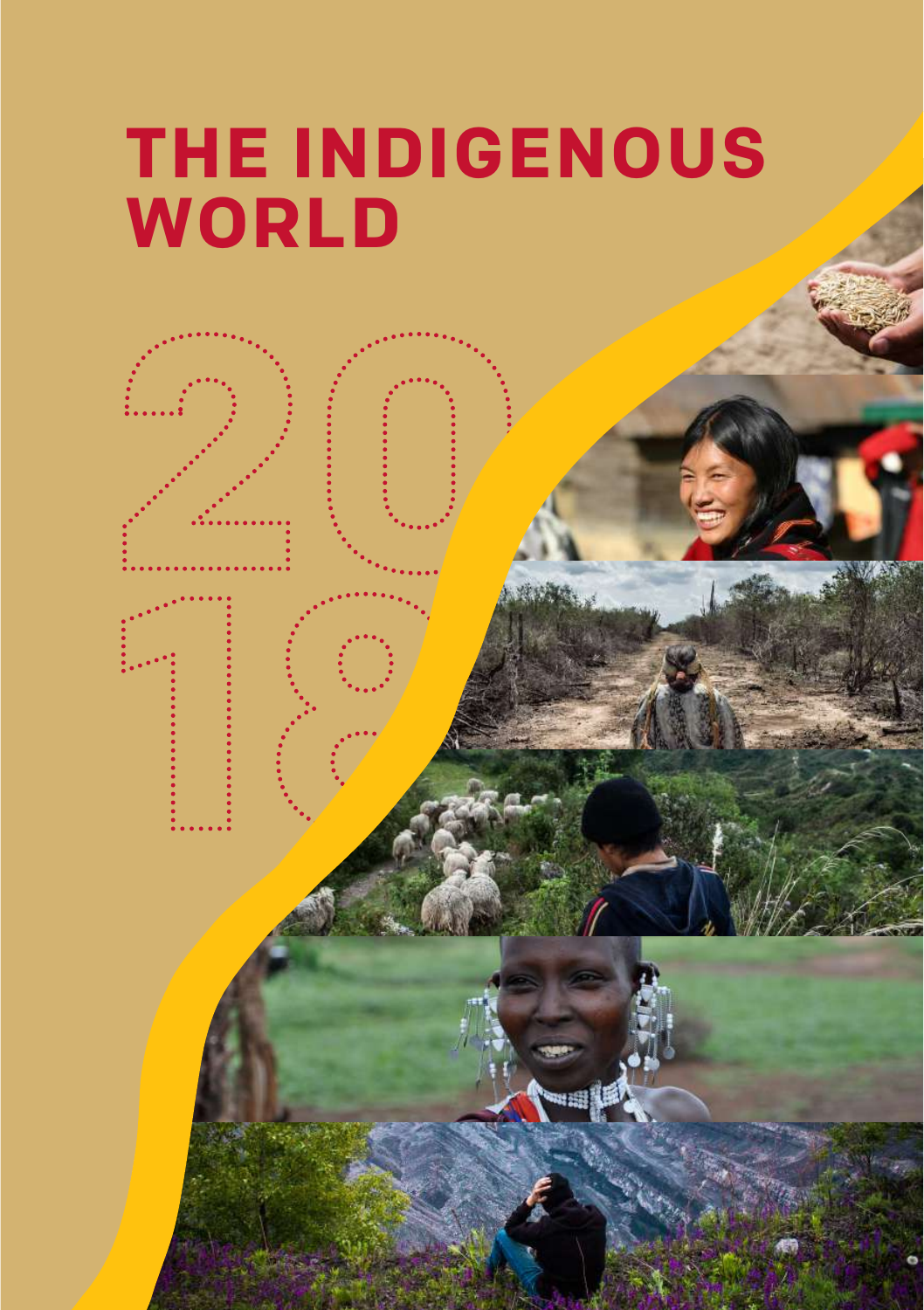# **UNITED STATES OF AMERICA**

The indigenous population in the United States of America ranges from 2.5 to 6 million people, of which 23% live in American Indian areas or Alaska Native villages. The largest indigenous population is concentrated in the state of California and New York City. 567 Native American tribal entities were recognized as American Indian or Alaska Native tribes by the United States in January 2017, and most of these have recognized national homelands.

While socioeconomic indicators vary widely across the different regions, the poverty rate for those who identify as American Indian or Alaska Native alone is around 27%. The United States announced in 2010 that it would support the UN-DRIP as moral guidance after voting against it in 2007. The United States has not ratified ILO Convention No. 169. Federally-recognized Native nations are sovereign but legally wards of the state. The federal government mandates tribal consultation on many issues but has plenary powers over indigenous nations. American Indians in the United States are generally American citizens; they are also citizens of their own nations.

## **Presidential politics**

The of the first actions of the new Trump administration was to fast-track the permission process for the Dakota Access pipeline (see The Indigenous World 2017) and to revive the permission process for the Kovstane VI pipe fast-track the permission process for the Dakota Access pipeline (see The Indigenous World 2017) and to revive the permission process for the Keystone XL pipeline (see [The Indigenous World](https://www.iwgia.org/images/publications/0740_THE_INDIGENOUS_ORLD_2016_final_eb.pdf) [2016\)](https://www.iwgia.org/images/publications/0740_THE_INDIGENOUS_ORLD_2016_final_eb.pdf), two oil pipelines heavily opposed by indigenous peoples in the United States. The Army Corps of Engineers was told in January to provide the final permission for the pipeline to cross the Missouri River under Lake Oahe in North Dakota, thus cutting short a full Environmental Impact Statement. Although the Standing Rock Sioux Tribe, the Chey-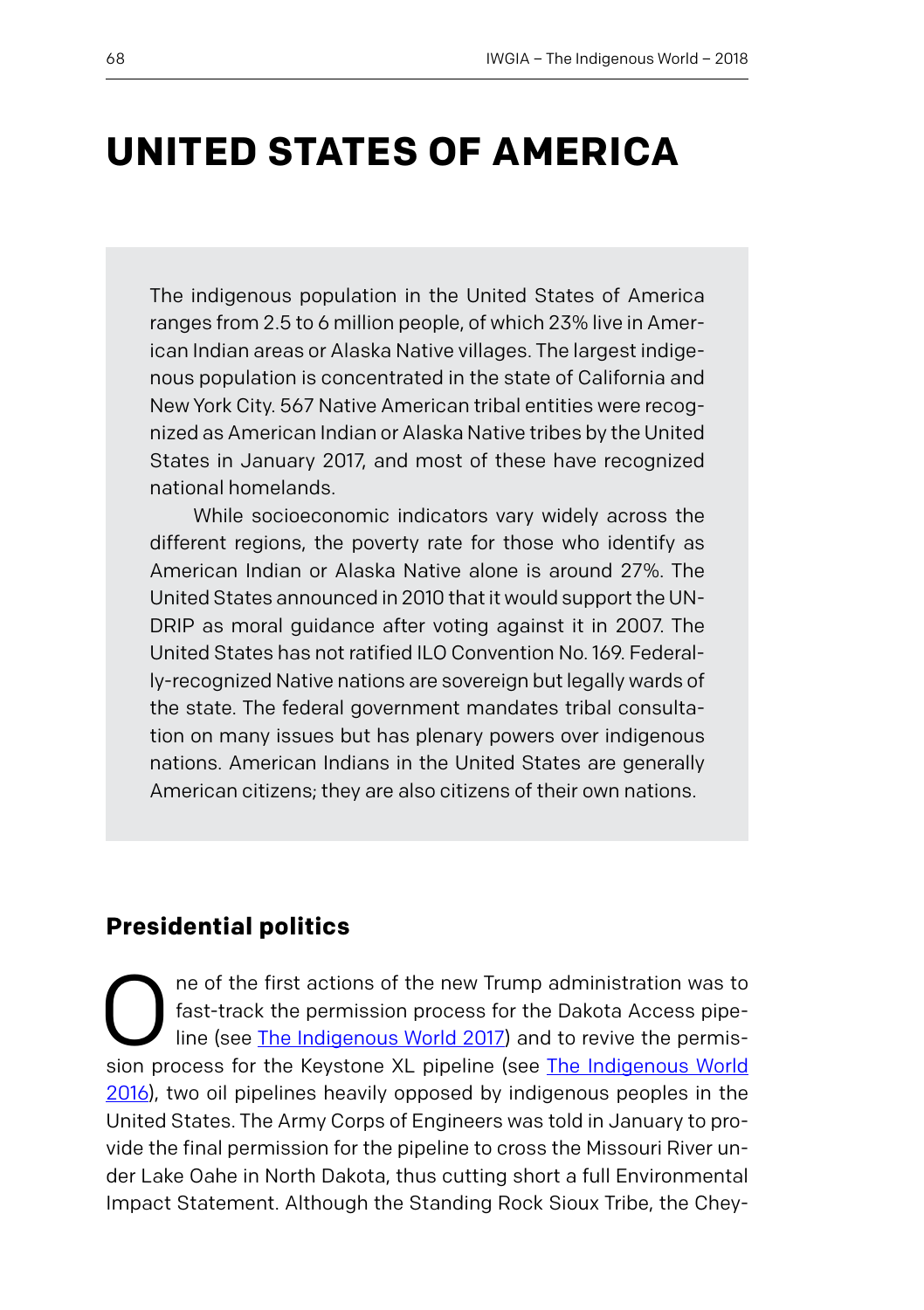

enne River Sioux Tribe, and others, continued their lawsuits against the pipeline construction, the pipeline became operational in March. In October, a federal judge ruled that oil could continue to flow in the pipeline, although he recognized that there were "deficiencies" in its approval.<sup>1</sup> In the meantime, the company behind the pipeline, Energy Transfer, has sued the environmental organizations that helped Standing Rock, including Greenpeace and Earth First!, for defamation and racketeering, calling them eco-terrorists.2

TransCanada, the company behind the Keystone XL project, stated that it had received a permit to construct the pipeline in March. It still needs state approvals. In May, the Blackfoot Confederacy, the Ponca Tribe of Oklahoma, and Sioux tribes of the Oceti Sakonwi signed a common declaration against the pipeline and the further development of the Tar Sands in Canada.

Policies consistent with diminishing tribal land rights, sovereignty, and input into land and resource issues have multiplied under the Trump administration. In North Dakota, two lawmakers introduced a state bill calling on the federal government to allow states to solve economic problems on reservations.<sup>3</sup> Since its early days, the administration has mulled over proposals to privatize Native lands. This would remove federal guidelines and tribal sovereignty, which are seen as obstacles to development. In the United States, American Indians can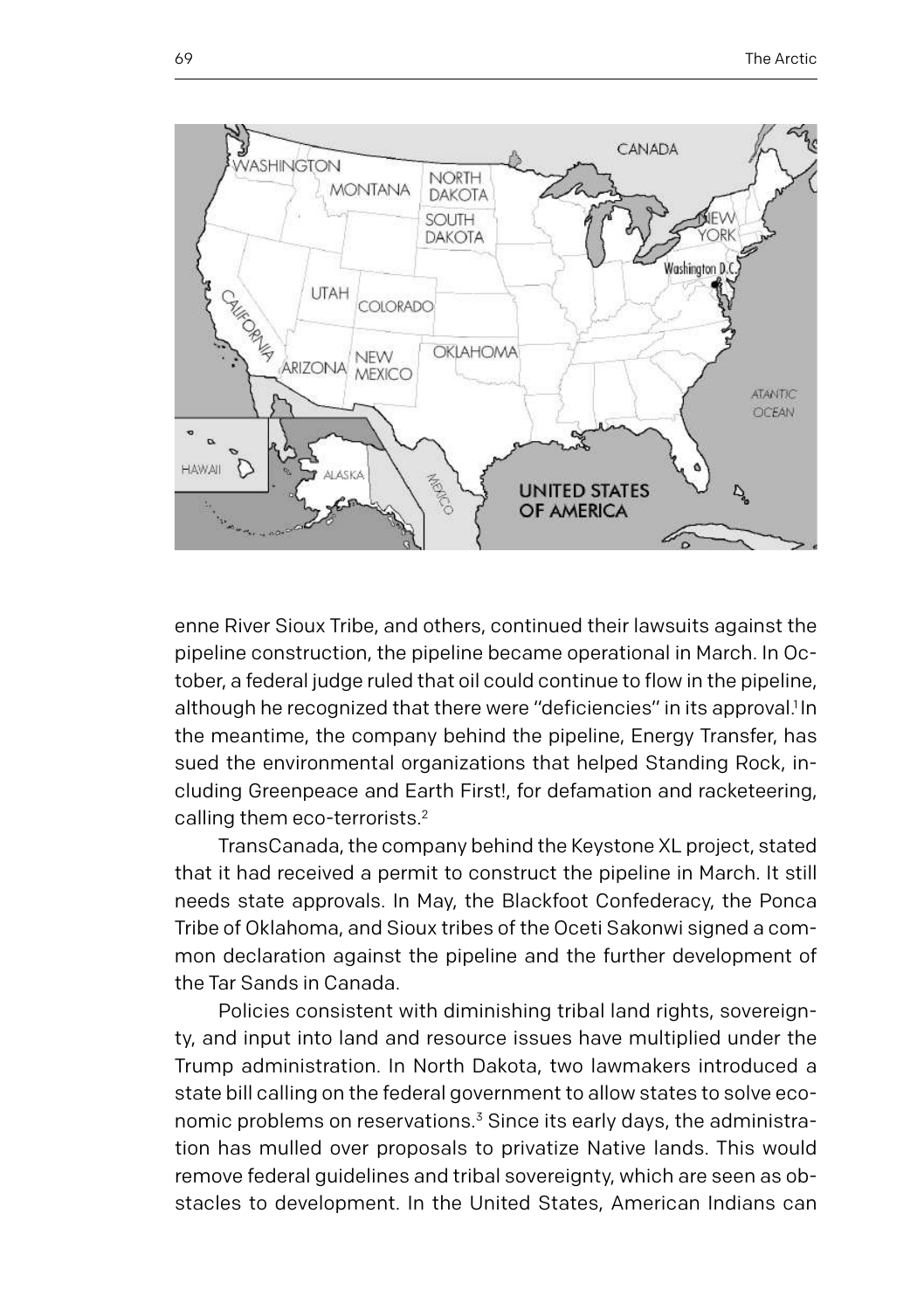own lands like any other citizen but, officially, Indian lands over which tribal sovereignty is the strongest are so-called "trust lands". These lands are owned by individuals or tribes but the federal government holds the title to the lands in trust for the owners, thus making the lands federal lands. Giving the titles to the owners would clear the way for the owners to sell, lease and develop the lands however they want; it would also clear the way from federal guidelines and regulations for resource developers. In July, one BIA official told the Mandan, Hidatsa, and Arikara tribes in North Dakota that he wanted to remove those hurdles as the "federal government has been in the way for far too long".4 These ideas are reminiscent of the Termination policies in the 1950s and 60s, when tribes whose trust status was terminated sank into deepest poverty.

The Trump administration has also ended the Land Buy-Back Program. This program has helped alleviate the effects of "fractionation"; the titles to lands held in trust are indivisible so that, over generations, the lands become fractionated, that is, multiple individuals – up to several hundred – can come to own the same parcel in common, thus rendering the land unusable. The government had tried to rectify the situation by buying fractionated land interests from individuals, consolidating the ownership, and turning the land over to tribal governments.

In addition, the administration, in October, proposed new rules for taking new lands into trust for tribes. These new rules would make the process, especially for lands away from current reservations, much more cumbersome. Tribes would have to explain how the new trust lands would impact local and state economies. Trust lands are exempt from state and local property taxes, new trust lands will therefore reduce the tax base for counties and states. When tribes ask to turn fee lands into trust lands, states and counties argue against this because their tax base will be diminished. This means that tribes have to negotiate with states and counties before even asking the federal government to take lands into trust for them.<sup>5</sup>

It is unclear how these new trends in federal policy will affect Alaska Native nations, for whom the land-into-trust process has just begun. The Craig Tribal Association received a one-acre parcel in trust in January, still under the Obama administration.

In November, the Supreme Court rejected an appeal against returning 13,000 acres of land to the Oneida Nation of New York as trust lands. However, in his dissent, Justice Clarence Thomas argued that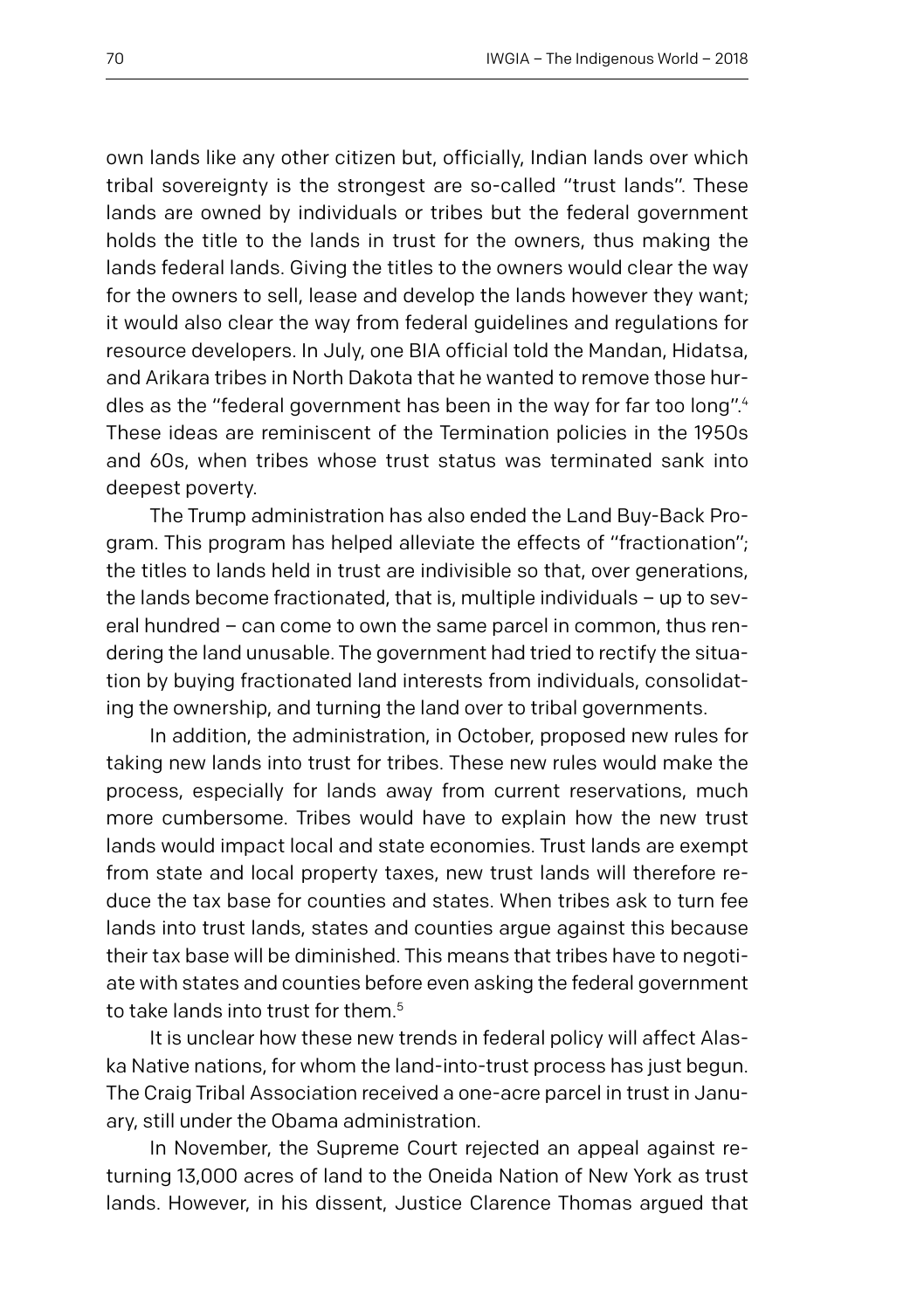the whole land-into-trust process was illegal. The land in question is a small part of the 300,000 acre reservation the tribe was guaranteed in a 1794 treaty, which was later broken by the state of New York (see [The](https://www.iwgia.org/images/publications/0740_THE_INDIGENOUS_ORLD_2016_final_eb.pdf) [Indigenous World 2006\)](https://www.iwgia.org/images/publications/0740_THE_INDIGENOUS_ORLD_2016_final_eb.pdf). Justice Thomas argued that the transfer creates a burden for local and state governments and negatively affects neighboring landowners.6 The dissent is a reminder that changes in the composition of the Supreme Court can have extreme effects on Native sovereignty, land rights, and resource ownership, because the court is the last guarantor of American Indian rights.

#### **Resources and lands**

In May, the Environmental Protection Agency changed course under the new administration and came to a settlement that would allow the Pebble mine to apply for a permit (see [The Indigenous World 2015](https://www.iwgia.org/images/publications/0716_THE_INDIGENOUS_ORLD_2015_eb.pdf)). The Pebble project targets copper deposits near to Bristol Bay in Alaska. A confederation of local Alaska Native village corporations, the United Tribes of Bristol Bay, opposes the mine for fear that it will destroy the rich salmon fishery in the bay. In June, however, Pebble, owned by Northern Dynasty Minerals, signed a contract with the Arctic Slope Regional Corporation (ASRC) subsidiary, Energy Services Alaska. The ASRC is an Alaska Native corporation on Alaska's north shore, over a thousand miles away from Bristol Bay. In December, Northern Dynasty acquired a new partner for the project, First Quantum Minerals, and announced that it was starting the permit process.

Another decision by the Obama administration was reversed in December. President Trump, on the recommendation of the Secretary of the Interior, Ryan Zinke, reduced both the Grand Staircase-Escalante and Bears' Ears National Monuments in Utah. Bears' Ears, established in December 2016 (see [The Indigenous World 2017\)](https://www.iwgia.org/images/documents/indigenous-world/indigenous-world-2017.pdf), was reduced by 85%, from 1,351,849 acres to 201,876 acres. This will allow the state of Utah to open lands for resource extraction: they hold uranium, oil, and gas deposits. A coalition of organizations filed three lawsuits against President Trump's action; one of those is a suit by the Hopi, Navajo, Ute, Ute Mountain Ute, and Zuni tribes of Arizona, Utah, Colorado, and New Mexico.7 National Monuments in the U.S. are created under the Antiquities Act, and Bears' Ears is an area estimated to hold more than 100,000 prehistoric and historic sites, a landscape that as a whole is extremely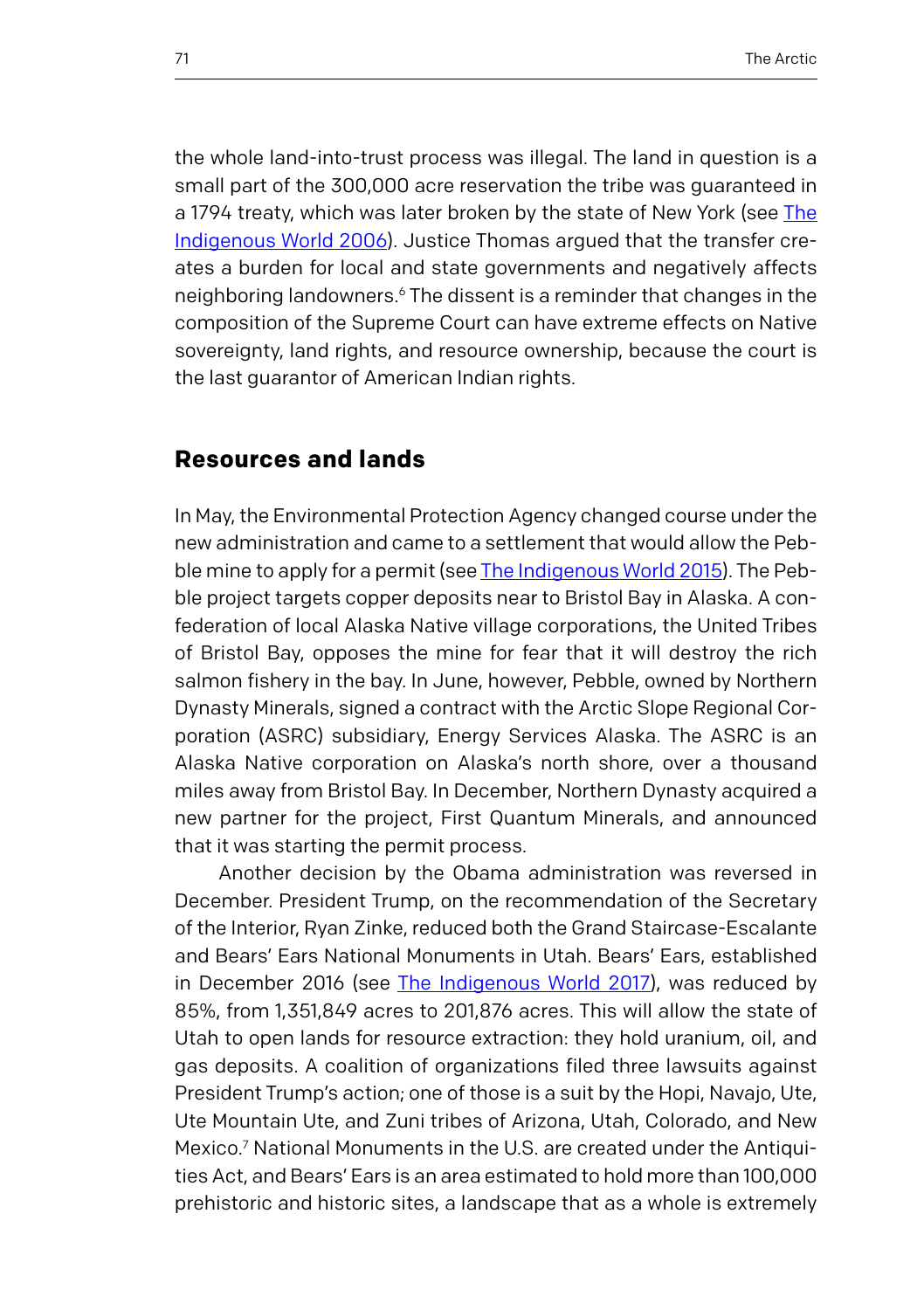meaningful to regional Native nations. Resource extraction projects would threaten this landscape and the sites.

In March, Secretary Zinke issued Secretarial Order 3348 under direct orders from President Trump, thus overturning a 2016 moratorium on new coal leases on federal land (including Indian lands), put in place to prepare a Programmatic Environmental Impact Statement on the federal coal program under the National Environmental Policy Act. In response, a coalition of environmental organizations and the Northern Cheyenne Tribe of Montana sued the administration. The Northern Cheyenne Tribe made a conscious decision not to extract the rich coal deposits on their lands in the 1970s, but they are surrounded by deposits. "It is alarming and unacceptable for the United States, which has a solemn obligation as the Northern Cheyenne's trustee, to sign up for many decades of harmful coal mining near and around our homeland without first consulting with our nation," said Northern Cheyenne President Jace Killsback. "The Nation is concerned that coal mining near the Northern Cheyenne Indian Reservation will impact our pristine air and water quality, will adversely affect our sacred cultural properties and traditional spiritual practices and ultimately destroy the traditional way of life that the Nation has fought to preserve for centuries."8

In May, Secretary Zinke signed Secretarial Order 3352 to reassess and open oil and gas drilling in the coastal plains of the Alaska National Wildlife Refuge (ANWR) and the Alaska National Petroleum Reserve. Drilling in ANWR is highly controversial because it contains the calving grounds of the Porcupine caribou herd. In discussions dating back to 1977, the Gwich'in nation has opposed drilling because the herd is economically and spiritually of prime importance to them. The ASRC, however, are in favor of drilling.<sup>9</sup> In response to Zinke's order, the U.S. Geological Service revised its estimate of recoverable oil in the area from 1.5 billion barrels estimated in 2010 to 8.7 billion barrels.<sup>10</sup>

To more easily facilitate energy extraction from federal and Indian lands, Secretary Zinke signed Secretarial Order 3358 in October, which established the Executive Committee for Expedited Permitting. This committee includes no tribal representation. It will work toward the fulfillment of "energy dominance", a "top priority" for the Trump administration $11$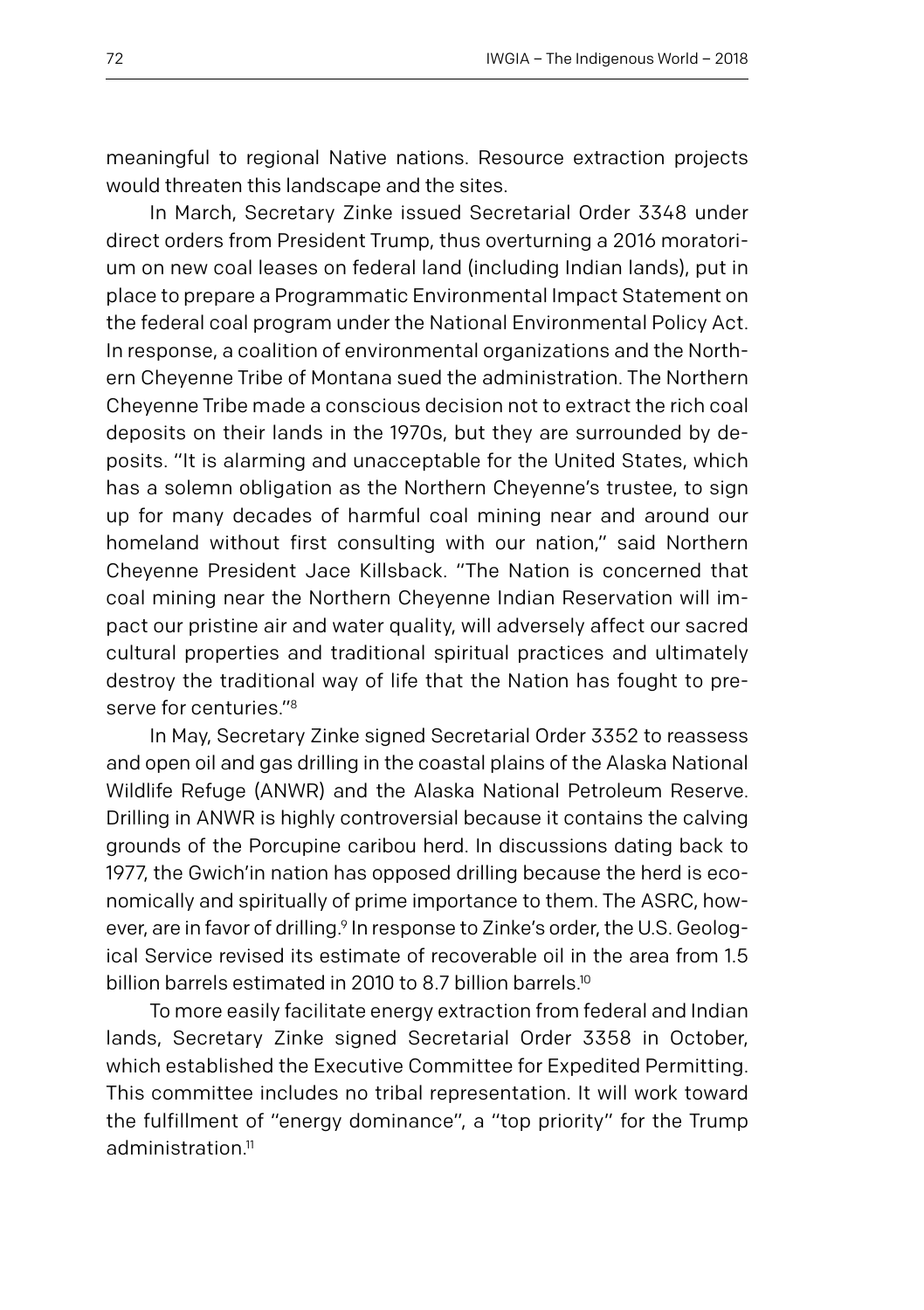## **Other developments**

In August, Cherokee Freedmen regained citizenship rights in the Cherokee nation (see [The Indigenous World 2008\)](https://www.iwgia.org/images/publications/IW_2008.pdf). The decision in *Cherokee Nation v. Nash* held that the descendants of former Cherokee slaves are entitled to full citizenship in the Cherokee nation.<sup>12</sup>

Also, in Oklahoma, a federal judge ruled in favor of Kiowa, Apache, and Comanche landowners who own a parcel of trust land crossed by a gas pipeline. The landowners sued the pipeline company for trespass. In *Davilla v Enable Midstream Partners*, the judge ordered the pipeline company to cease operation and remove the pipeline from the land.<sup>13</sup> The company has been operating without an easement for the pipeline since 2000. Enable argued that it had permission from five landowners, but these hold less than 10% of the title. The company is appealing the decision.

In Washington State, the Swinomish Indian Tribal Community has received permission to sue the Burlington Northern Santa Fe (BNSF) railroad for infractions against a railroad easement. BNSF runs crude oil rail cars to a refinery over Swinomish lands, and holds a 1991 easement, limiting the traffic to two trains a day with a maximum of 25 cars each. However, it has been running six trains a week with 100 cars. Crude oil railcars have been known to explode upon derailment, and the Swinomish are trying to protect their people and the environment from an accident.

In general, it seems that recourse to court decisions have become increasingly important again this year, as the policy priorities of the Trump administration do not place importance on dialogue with American Indian or Alaska Native nations. While the Obama administration at least placed an emphasis on consultation and listening to Native positions, the new administration seems to be going in a direction of limiting sovereignty, a position that at times is reminiscent of the Termination era of the 1950s.

#### **Notes and references**

**1.** U.S. District Court for the District of Columbia. Standing Rock Sioux Tribe and Cheyenne River Sioux Tribe v. Army Corps of Engineers and Dakota Access. Civil Action No. 16-1534 (JEB) (and Consolidated Case Nos. 16-1769 and 16-267). 10/11/2017.<https://www.indianz.com/News/2017/10/11/04516256846.pdf>